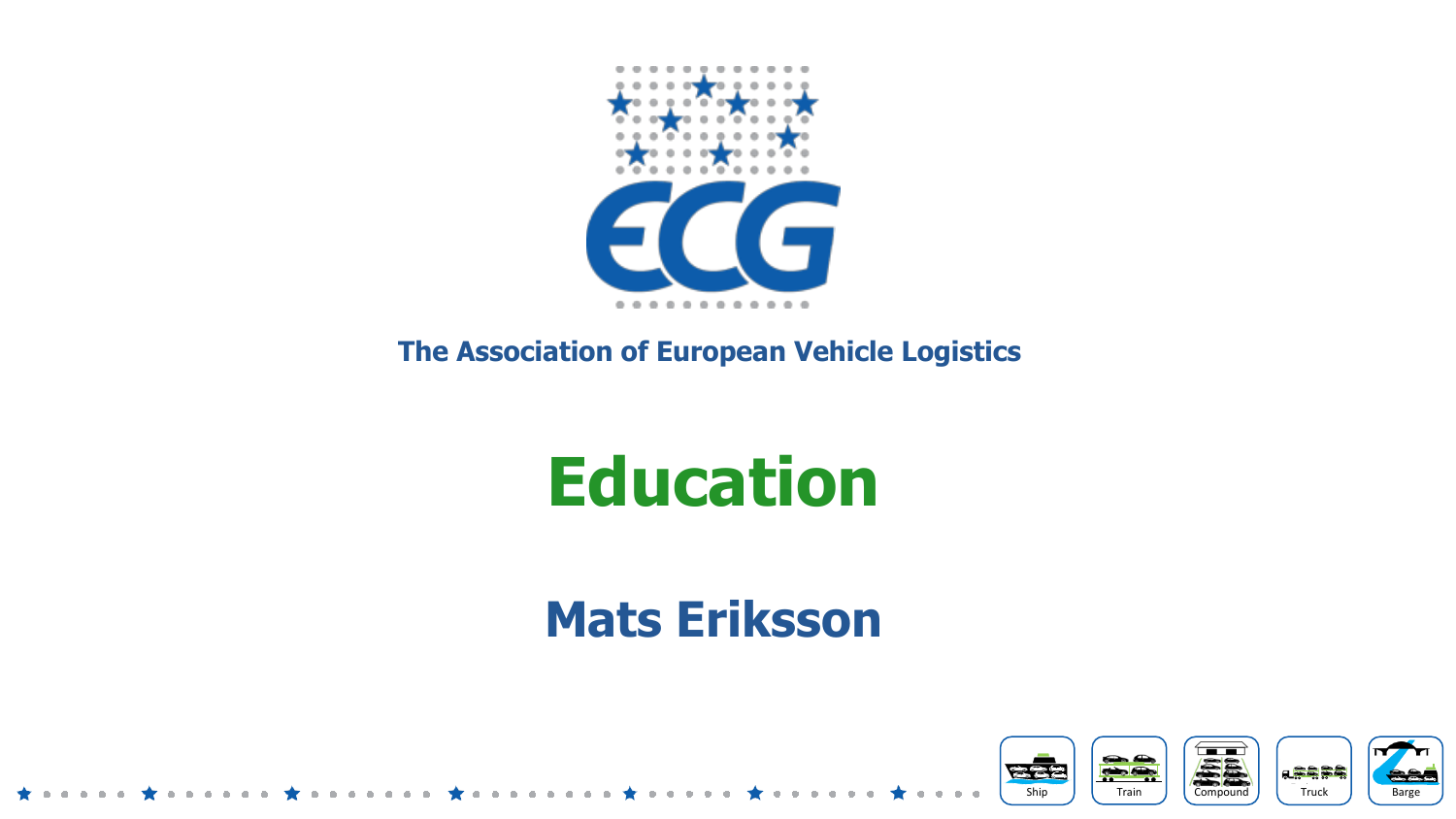### **2017 summary**



#### **ECG Academy**

- Course 12 sold out first time in 12 years!
- KPMG strive to improve course content every year

#### **Negotiation Management**

• ECG Board trialled a new 2 day course with Negotiation Academy Potsdam

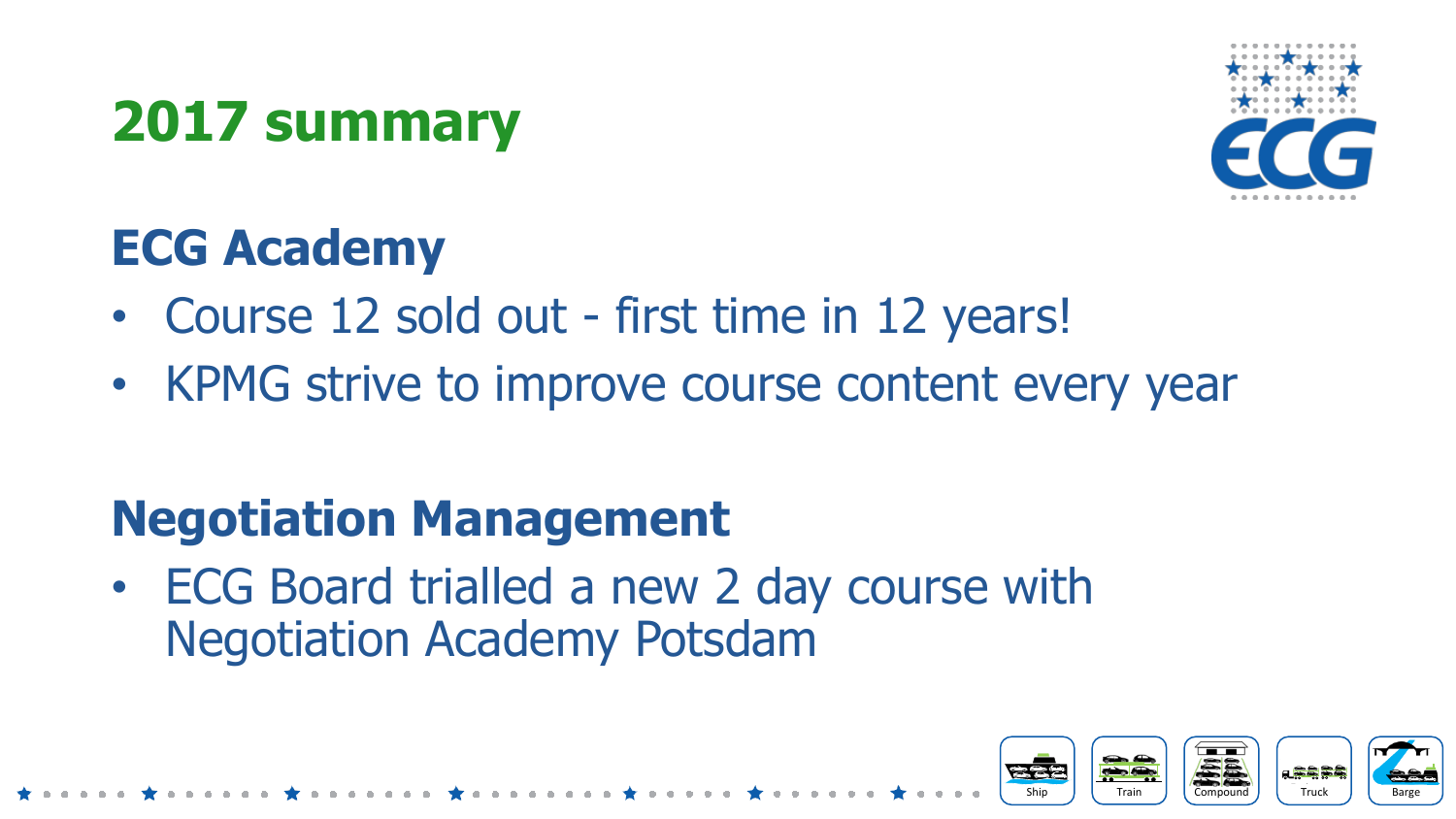## **2018 Education programme**



#### **ECG Academy**

- Course 13 already has 15 potential registrations
- Assume it will be another sell out!
- Course now extends to 24 days over 5 modules
- Price unchanged for many years @ just €9,400
- See website for details and register now!

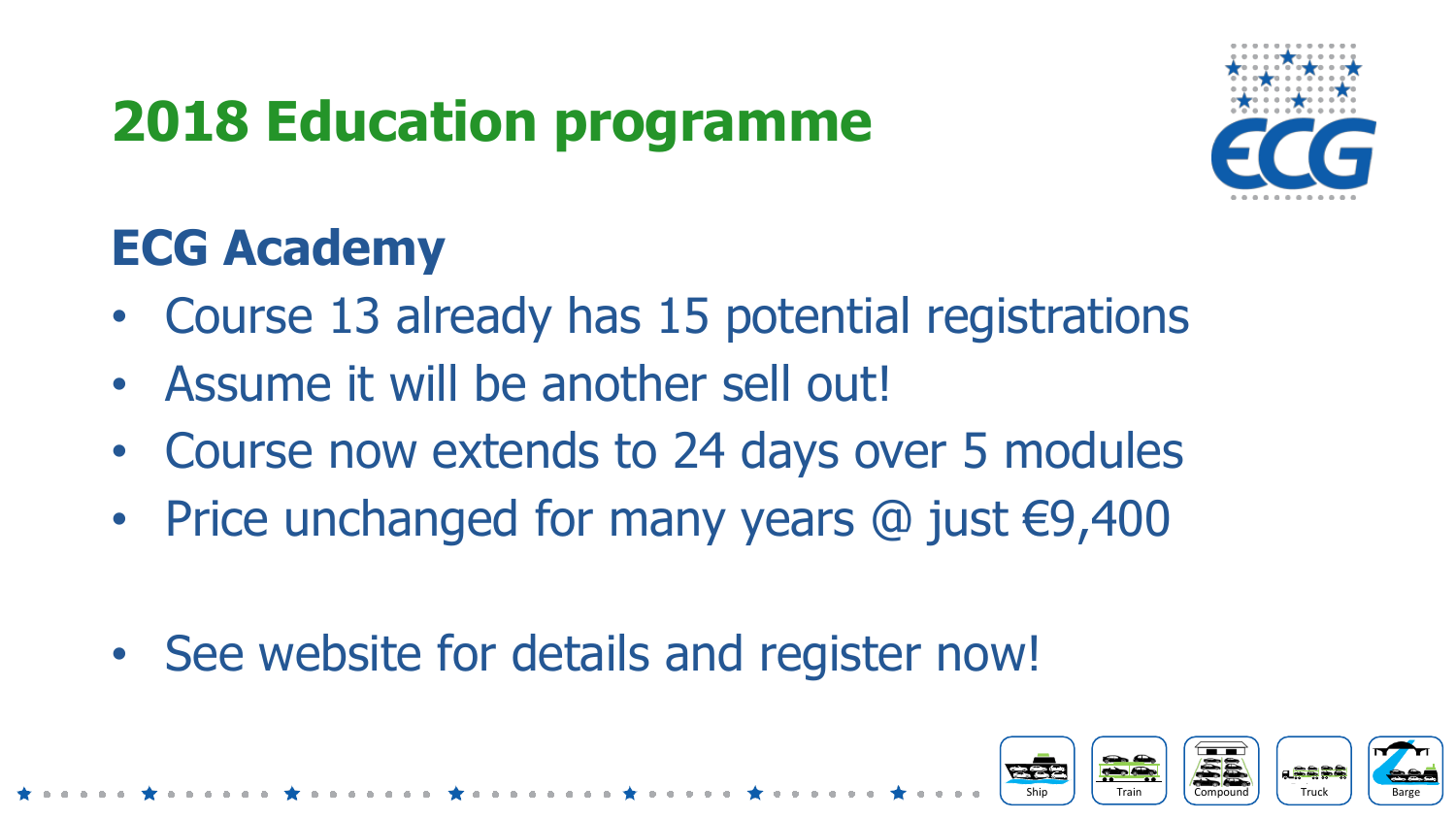# **2018 Education programme**



#### **Negotiation Management**

- Very intensive and high quality 2 day course
- Run at the University of Potsdam by Negotiation Academy Potsdam
- Excellent value @ only €950
- First 2 courses run in January and April, next dates are scheduled in October and December
- See website for details!

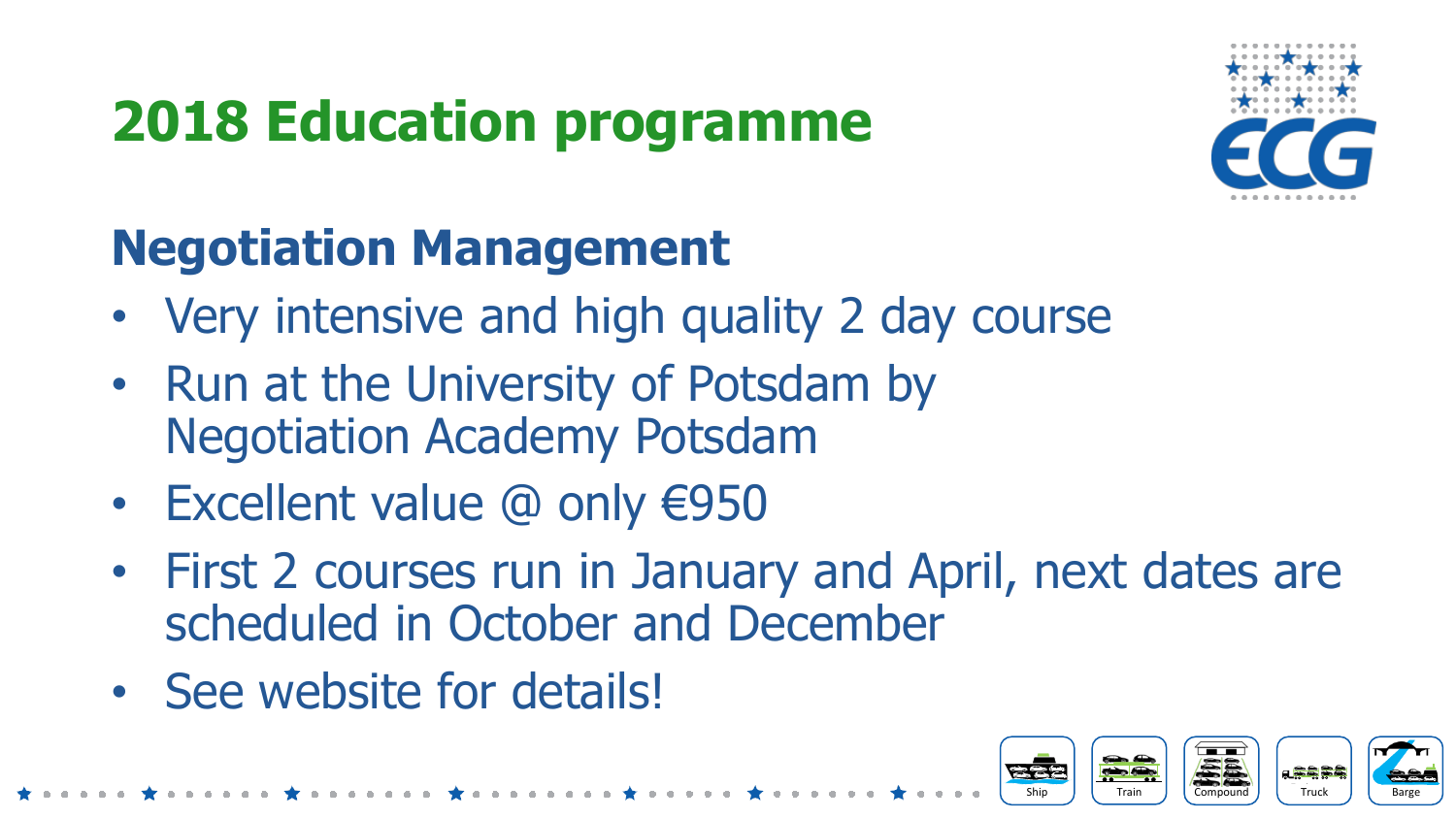# **2018 Education programme**



#### **Compliance – EU Competition Law**

- Delivery partner selected
- Contrast Law near Brussels airport well known to us
- ECG Board trialled their training package in March
- Tailor made package for ECG will be a one day course run at their offices combined with online elements
- Finalising details now
- First course proposed for September

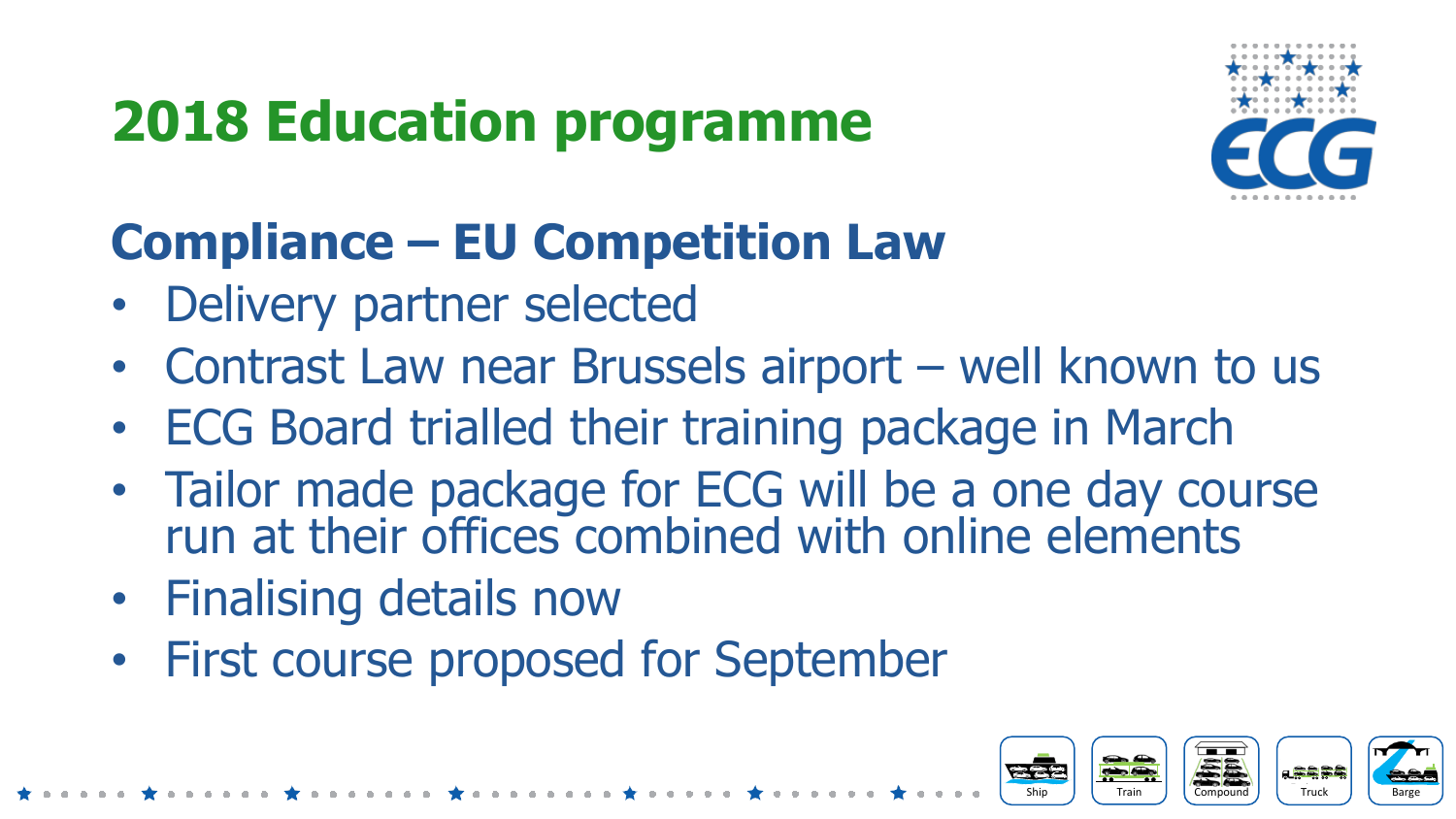

**The Association of European Vehicle Logistics** 

# **ECG Academy**

#### **Christian-Titus Klaiber Course Director**

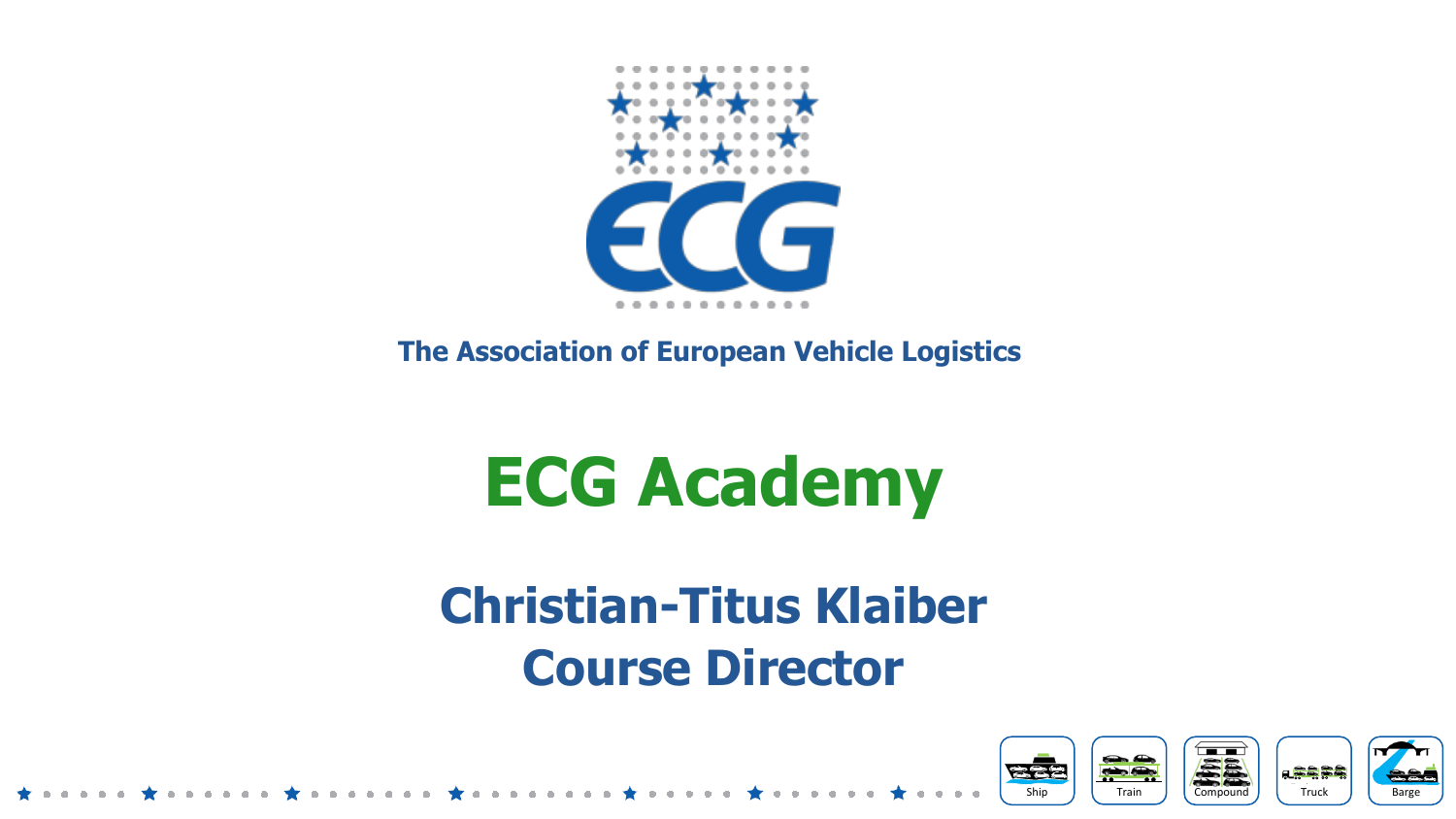

# Insert KPMG slides here…………